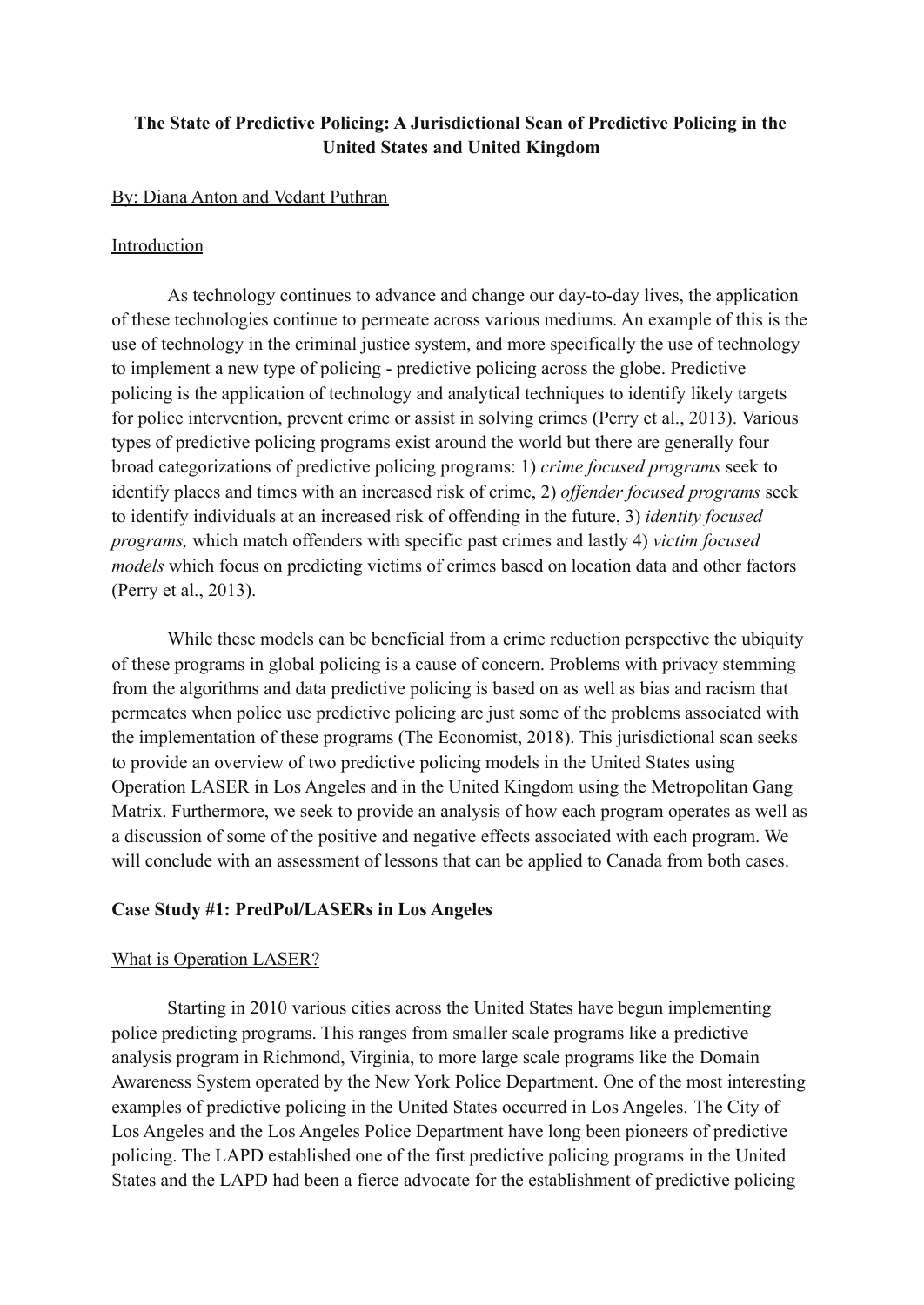programs in the United States well before they introduced their own predictive program (Perry et al., 2013). In 2012 the LAPD announced Operation LASER (Los Angeles Strategic Extraction and Restoration).

Operation LASER was an offender focused predictive policing program in Los Angeles. The program had 4 main goals 1) to remove offenders from specific neighborhoods and areas 2) to restore peace to neighborhoods and communities 3) remove the anonymity of gun offenders and gang members and 4) to reduce gun and gang-related crime in Los Angeles' Newton Division (Uchida & Swat, 2013). The program worked by establishing 'risk,' among individuals and points were assigned based on gang membership, the number of violent crimes committed, and interactions with the police and other factors (Uchida & Swat, 2013). For example, if an individual was a known gang member they would be assigned 5 points and if they had a possession charge they would also receive 5 points under this system (Uchida  $& Swat, 2013$ ). Those with the highest number of points were signaled out as 'chronic offenders, and placed in a "chronic offenders bulletin," which contained those the program detected most likely to commit violent crimes (Uchida  $\&$  Swat, 2013). This bulletin was then provided to officers across the LAPD. Operation LASER also used historical data on gun-related crimes and arrests, to map out problem areas in Los Angeles which could be used by police officers and the LAPD to target and focus on (Bhuiyan, 2021. .It should be noted that in 2019, Operation LASER was shut down to reassess its effectiveness after the LAPD's oversight agencies questioned the effectiveness of the program (Puente, 2019).

## Advantage: Violent Crimes Reduction

At face value Operation LASER achieved its goals of crime reduction and public safety. After the program was established in 2012, the Newton Division of Los Angeles, the area saw a 56% decrease in homicides compared to 2011 numbers and a 59% decrease when compared to 2010 figures (Uchida, 2014). The overall crime rate in Newton has also dropped 19% and the area saw a significant decrease in not only homicides but drug crimes, robberies and property crime (Uchida, 2014).

#### Disadvantages: Flawed Implementation and its Consequences.

While Operation LASER did have some positives its downsides and flaws led to its demise. The first of these problems is the program's flawed implementation and algorithm. By design Operation LASERs algorithm was flawed. For example, for any interaction one had with the LAPD that resulted in field operation interview being conducted an individual received a point under the chronic offender system, and the more interviews/interactions one has with the police the more points they received (Baek & Mooney, 2020).While individuals can get off the list, if they don't have interactions with law enforcement over extended periods of time, by the nature of the program, law enforcement became encouraged to patrol areas with high levels of police interaction, meaning individuals will likely have increased police interactions creating more patrolling resulting in a feedback loop (Baek & Mooney, 2020).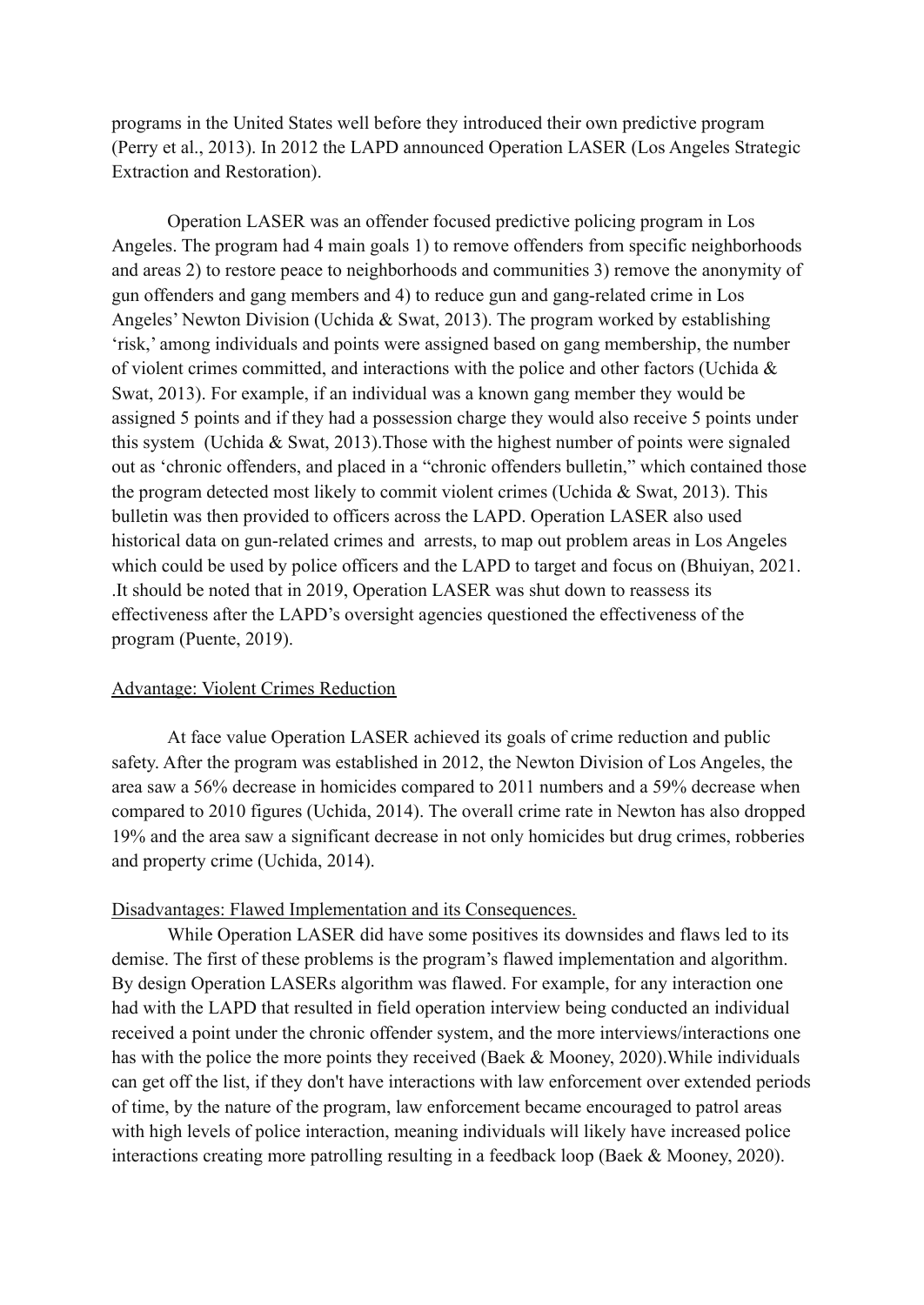This becomes problematic when we consider who is most likely to have interactions with the police. Research shows that persons of color are far more likely to have both violent and non-violent interactions with law enforcement (Desilver, 2020). Therefore, by having Operation LASER's design and implementation contingent on police interactions regardless of context or nature, the program and the 'chronic offender bulletin,' will by nature have an overrepresentation of persons of colour. This becomes problematic when we consider that these types of interactions with the police can create distrust between the police and the community creating hostility on both sides (OHRC, 2017). Research suggests that these types of interactions between the police and marginalized groups also have broad societal implications. For example, research shows that as negative interactions/encounters with the police increase, individuals view this as an indication that the system is corrupt because the police act as the most visible forms of state power (Lerman & Weaver, 2014). In some cases this leads to a total removal of all state processes such as voting, meaning that we lose the input of these marginalized individuals in our decision making process which could seek to further marginalize these groups (Lerman & Weaver, 2014). This targeting of certain areas also creates mistrust between communities and the police because residents feel that the police aren't respecting them leading to less inclination to work with the police creating further hostility between the two groups (Bhuiyan, 2021).

### **Case Study #2: The UK and London's Gang Violence Matrix**

#### What is the Gang Violence Matrix?

In recent years, various regions and cities in the UK have begun piloting different types of predictive policing tools and methods. The most controversial and longest running of these is London's Gang Violence Matrix (GVM). The GVM is a risk assessment tool that was created in 2012 in response to the London gang riots of 2011 (MOPAC, 2018 11). Its purpose was to allow the Metropolitan Police Service (MPS) to identify and risk-assess potential and known gang members across all London boroughs based on violence and weapons offenses and intelligence (MOPAC, 2018 11). This intelligence can include the individual's history of violence from the last three years, the judgment of a local gang unit or a partner organization's assessment of risk of harm (MOPAC, 2018 20). This intelligence generally includes a wide range of corroborated and uncorroborated intelligence (Amnesty International UK, 2018 11) Increasingly, the MPS is also utilizing social media as a way of identifying potential gang members by monitoring the content individuals share for references to gang names, flags or attire linked to gangs (Amnesty International UK, 2018 11).

Individuals included in the matrix are labeled as gang nominals and are ranked as one of the following: red, if determined by the police to be most likely to commit a crime, amber, and green, if they pose the least amount of risk (Amnesty International UK, 2018 2). These score bands determine the subsequent levels of police and partner response that the individuals will be subjected to (MOPAC, 2018 20). Yet the matrix includes not only those who have engaged in violence, but victims of violence as well. The idea behind this is that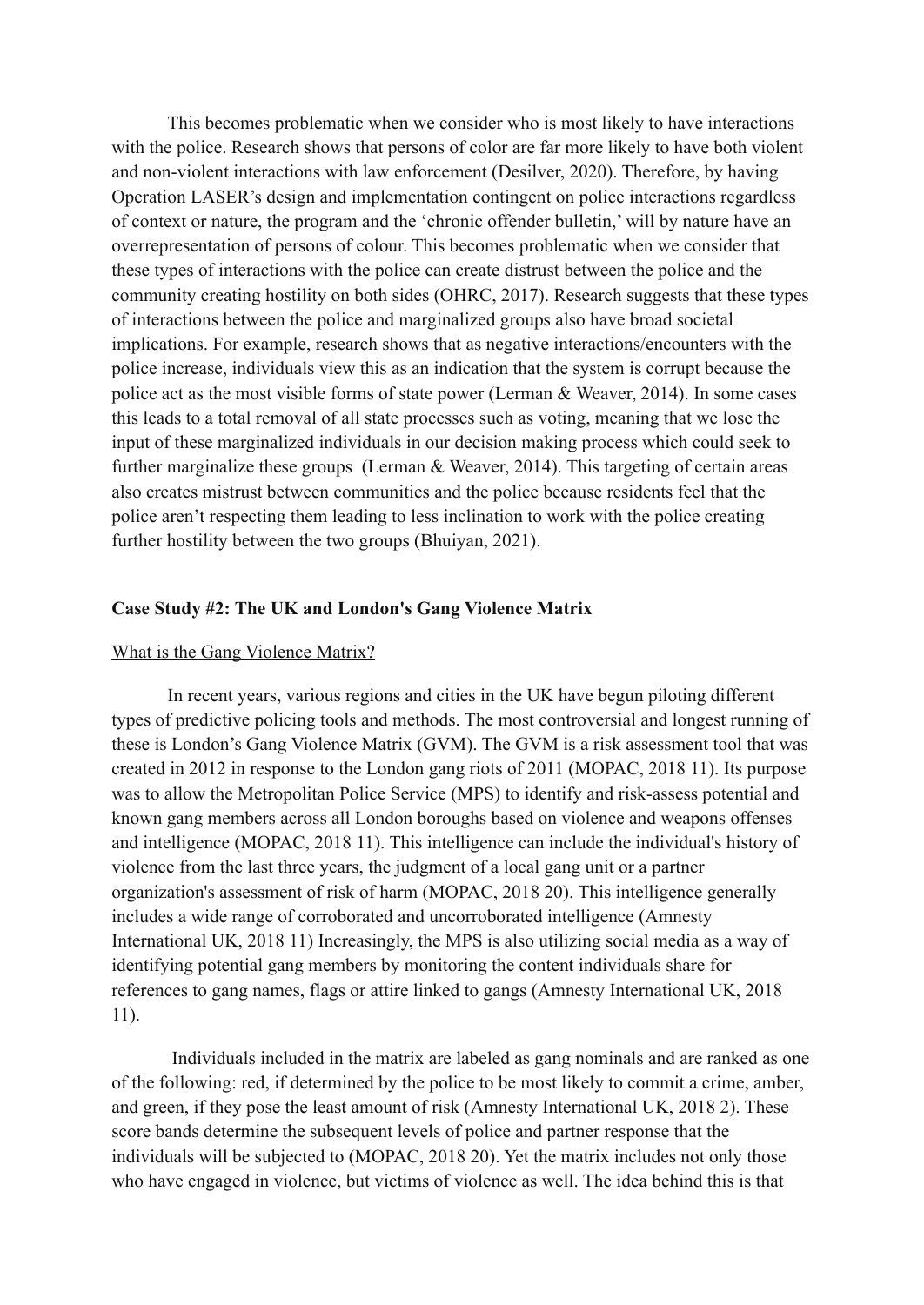being victims increases the risk of them being drawn into serious crime according to the Metropolitan Police Service (Amnesty International UK, 2018 19). Essentially, the idea is to keep track of both offender and victims to marshal the right resources more efficiently and effectively towards the individuals who need it the most to both decrease violent crime and to deter individuals from joining gangs.

Given the decentralized nature of the policing system, each borough in London has their own matrix which is run by local Single Points of Contact (SPOC's). These SPOCs are responsible for updating the matrices and determining which individuals are added and removed from the matrix (MOPAC, 2018 15). Due to this, each borough has their own practices to determine who gets removed or added and partner organizations at the borough level can also put forward their own individuals of interest to the SPOC's (Amnesty International UK, 2018 10).

## Advantage: Violence Reduction & Data Gathering

While gang violence represents only a small percentage of overall violent crime levels in London (31 percent of homicides over the 2016-2018 period), it does make up a significant portion of violence resulting in serious injury (MOPAC, 2018 15). Evidently, the creation of a gang targeted predictive policing system is justified given its prevalence in London communities. On the surface, the impact of the Matrix has resulted in reducing these rates, indicating that on some level the system is working as intended (MOPAC, 2018 12). Furthermore, data indicates that individuals who were included in the matrix saw a decrease in the number of offenses over the period of their inclusion. 42 percent of these individuals had received a sanction for an offense in the six months before being included in the matrix, which declined to 39 percent within the first six months of inclusion and finally, decreased to 20 percent once they have been removed from the Matrix (MOPAC, 2018 29). At first glance, the statistics do support the conclusion that the matrix is useful overall for reducing the number of violent offenses and that preventative measures and interventions are ensuring that offenders do not repeat offenses after being taken off the GVM.

Additionally, the structure of this matrix could allow police offers to better understand the gang landscape on a local level. Given that it is decentralized with each borough operating their own matrix, demographic and context-based data could be gathered effectively for each region and then compiled to better understand how gangs operate from borough to borough.

### Disadvantage: Decentralized System & Flawed Implementation

Despite a promising framework, London's GVM system has suffered from implementation and monitoring issues. Due to each borough being responsible for all aspects of running their own matrices there are subsequent differences in terms of how each system is configured, how different partnerships are integrated into the risk assessment system and what policies govern the functioning of the matrices (MOPAC, 2018 53). What has resulted from this is a disparate system that has no mechanisms for coordination between the different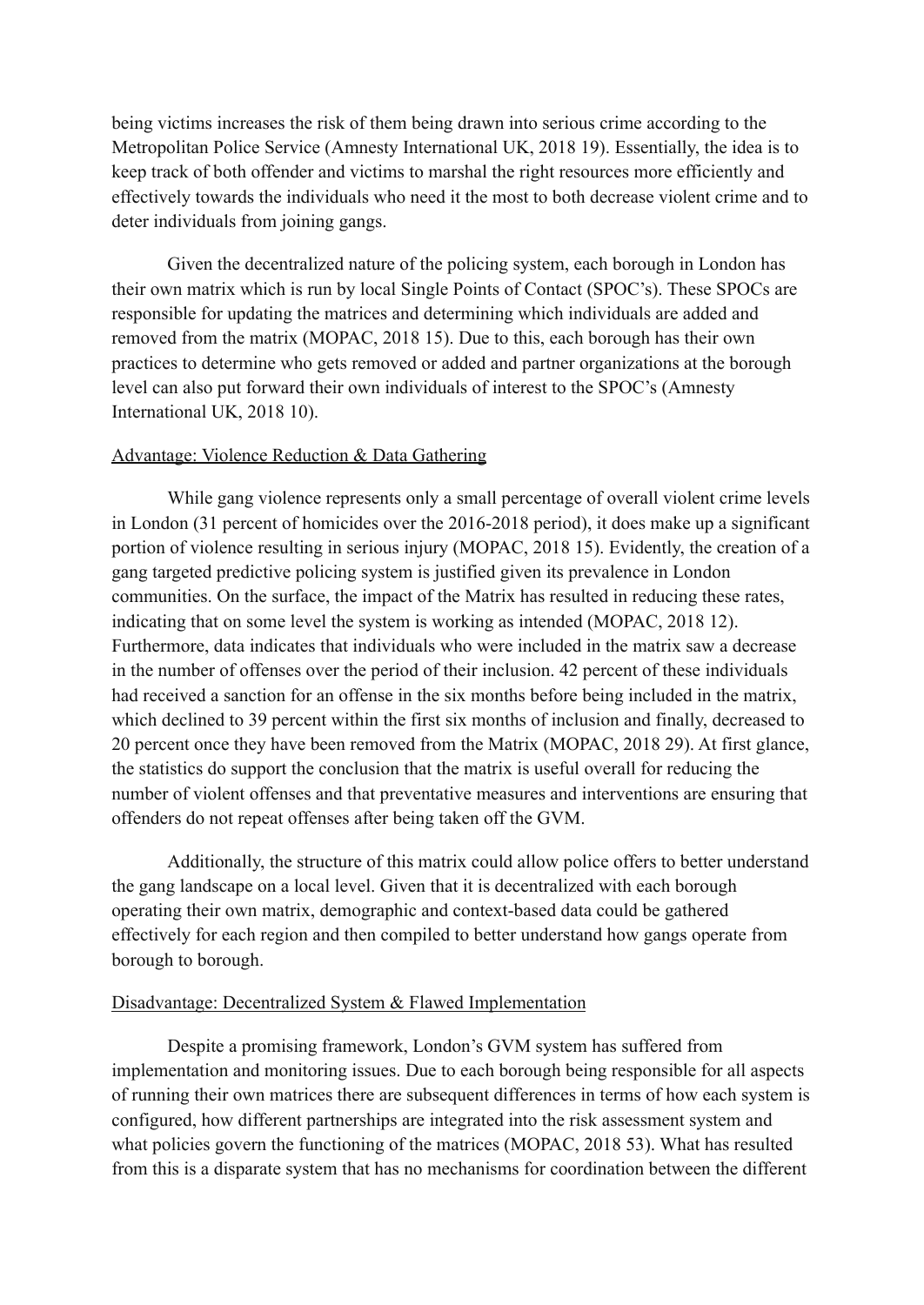borough SPOC's or between the local SPOC's and the SPOC in charge of the overarching London wide matrix that each individual borough matrix feeds into. This has prevented the creation of a single, unifying set of rules and regulations on how and how often to add and remove individuals from each matrix. Interviews with officials from borough gang units in London have indicated that there was no agreed upon set of best practices on how to accomplish this (Amnesty International UK, 2018 27).

Weak implementation and monitoring have led to the unauthorized creation of informal lists of gang associates at the local level that retains the information of individuals even after they have been removed from the GVM (Denham, 2018 9). Further, because there is no coordinating mechanism or method of consultation between boroughs and SPOC's no policies have been created to govern, monitor, or restrict the use of these lists (Denham, 2018 9). The decentralized nature of the system essentially discourages the implementation of a fair and coherent approach to predictive policing and consequently encourages a culture of opaqueness rather than transparency

### Disadvantage: Biased Dataset

One of the common criticisms of predictive policing software is that "algorithms that are trained on police data may replicate and, in some cases, amplify the existing biases inherent in the dataset" (Babuta & Oswald, 2019 12). In the case of the GVM, London has long had and continues to have a culture of racial discrimination towards people of colour in the police force (IOPC, 2022). This discrimination has led to people of colour being overrepresented in the GVM, with them making up 78 percent of the total amount of individuals included in the matrix (MOPAC, 2018 59). This is especially troubling because many of the indicators used to identify gang members tend to reflect elements of youth and urban culture that do not have anything to do with gangs (Amnesty International UK, 2018 3) The implication here is that a high proportion of people of color who are in the matrix likely have not committed any violent offenses. This overrepresentation in the GVM has resulted in a disproportionate number of stop-and-searches targeted at people of color compared to white populations, with black people being four times more likely to be stopped by police officers than white people (MOPAC, 2018 35). This creates a cycle where trust between black communities and the police is continuously damaged. For example, only 63 percent of black Londoners believed that the police treat everyone fairly, compared to the 76 percent average (MOPAC, 2018 57). This distrust will likely increase the probability of violent interactions between the two groups which will result in the further marginalization of an already marginalized group in London society.

The data set used by the GVM was also heavily biased towards youth between the ages of 12-24 (80 percent) (Amnesty International UK, 2018 13). This is an issue because being included in the matrix comes with an automatic stigma and suspicion of involvement with violent crime which tends to follow individuals and affect the way they are treated in society (Amnesty International UK, 2018 18). Even if they have a green score, meaning that they committed no crimes, there have been reports that practitioners and service providers in fields like healthcare or social work have changed their treatment of individuals once they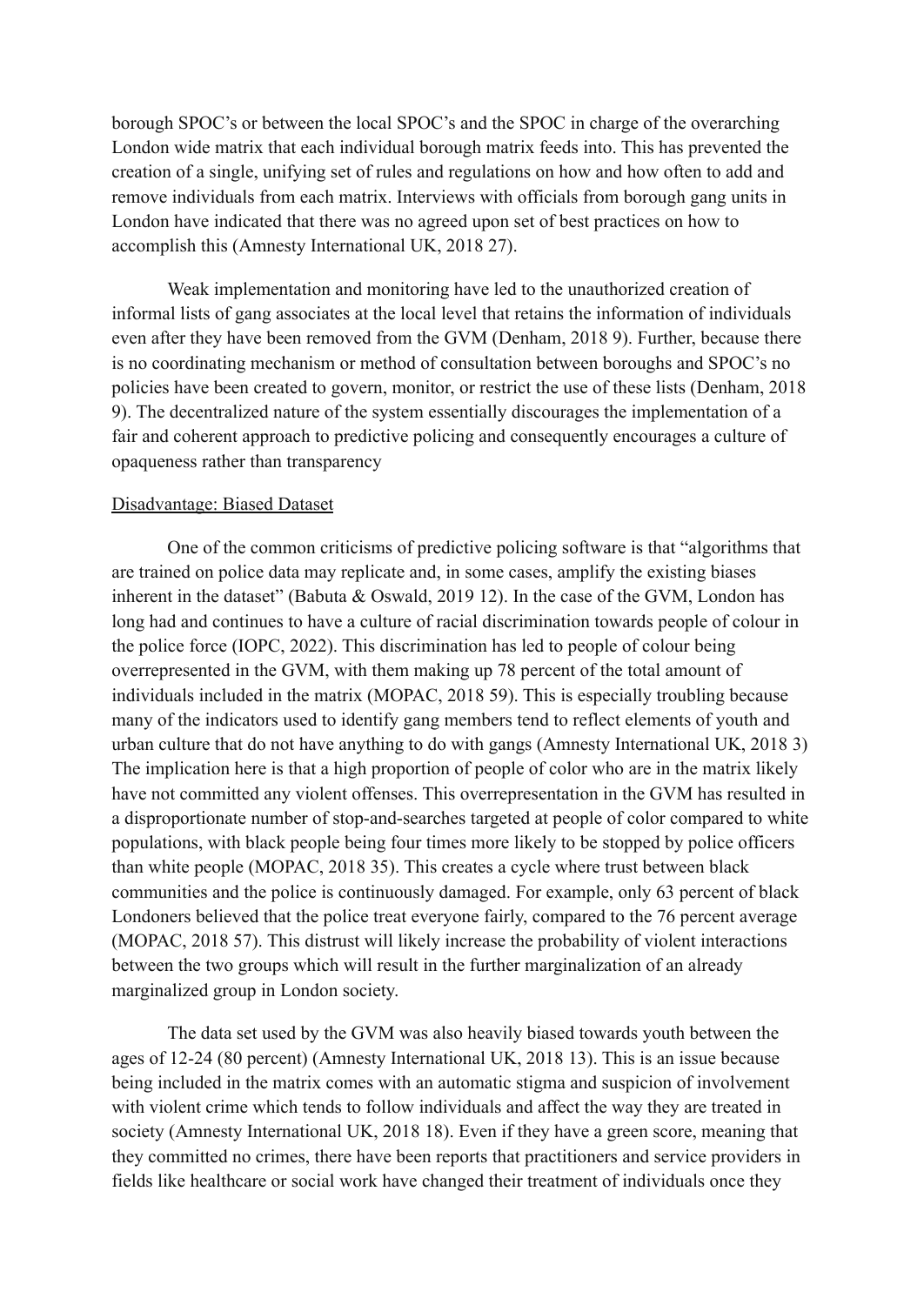learned that they were on the matrix (Amnesty International UK, 2018 18). The situation is worsened by the fact that GVM data is shared with several "non-police agencies including, Housing, Department of Work and Pensions, Job centers" and other local groups (Amnesty International UK, 2018 20)". Given the level of stigmatization facing individuals with this score it is not unreasonable to assume that these organizations feel the same towards individuals in the Matrix. Consequently, children and young adults are likely to face reduced social mobility as a result since the stigmatization may impact the kind of employment they are able to pursue, their education options as well as the neighborhoods that they will be able to purchase a house in.

## **Key Takeaways for Canada**

While predictive policing is relatively new in Canada's its implementation by various law enforcement agencies is a cause for concern. As of 2020 many of the country's largest law enforcement agencies including the Toronto Police Service and the RCMP use some form of predictive policing, emulating the forms described earlier in this paper (Kenyon, 2021). Like the Gangs Matrix and Operation LASER, police departments in Canada justify the use of these controversial programs due to a perceived benefit of increased public safety but despite this, the negative effects of predictive policing should be taken into consideration as these programs expand in Canada (Kenyon, 2021).

As discussed previously, a variety of factors complicate the use of predictive policing by law enforcement agencies in Canada. Issues of biased data sets, privacy and flawed implementation continue to damper the success of predictive policing and have created concern amongst the most vulnerable in Canadian society such as Indigenous Cxanadians and Black Canadians. Despite a recognition of this criticism by law enforcement agencies the proliferation of these programs continues to expand rapidly (Kenyon, 2021). In order to fulfill Canada's commitments of a fair criminal justice system that works for all, Canadian law enforcement must consider the consequences of predictive policing when deciding what the future of these programs is in Canada.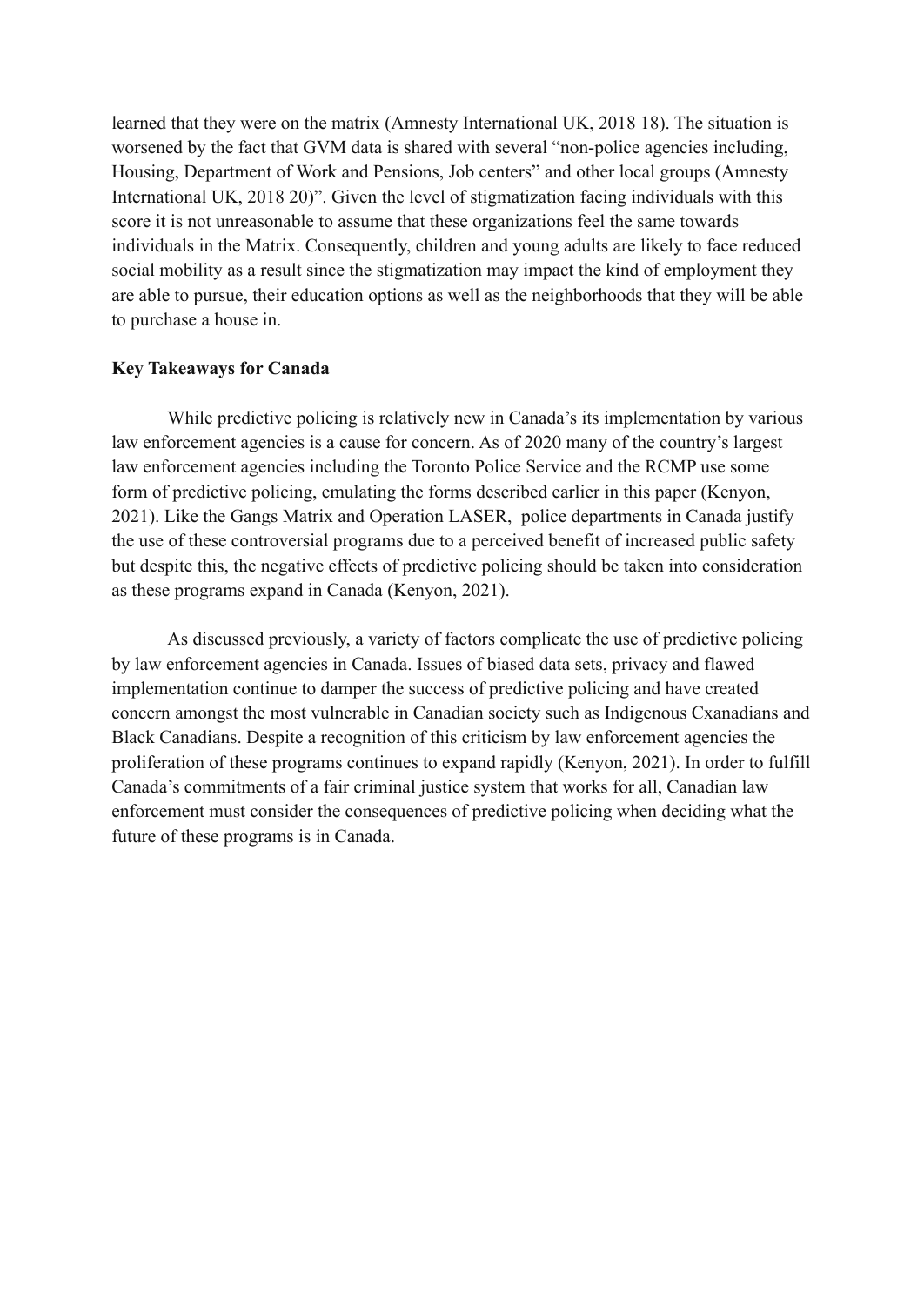# **Works Cited**

Amnesty International UK. (2018, May). *Trapped in the Matrix - secrecy, stigma, and bias in the met's gangs database - amnesty international*. Retrieved March 6, 2022, from <https://www.readkong.com/page/trapped-in-the-matrix-9680610>

Babuta, A., & Oswald, M. (2019, September 16). *Data Analytics and Algorithmic Bias in Policing*. Retrieved March 6, 2022, from [https://www.rusi.org/explore-our-research/publications/briefing-papers/data-analytics-and-alg](https://www.rusi.org/explore-our-research/publications/briefing-papers/data-analytics-and-algorithmic-bias-policing/) [orithmic-bias-policing/](https://www.rusi.org/explore-our-research/publications/briefing-papers/data-analytics-and-algorithmic-bias-policing/)

Baek, G., & Mooney, T. (2020, February 24). *LAPD not giving up on data-driven policing, even after scrapping controversial program*. CBS News. Retrieved March 7, 2022, from https://www.cbsnews.com/news/los-angeles-police-department-laser-data-driven-policing-rac ial-profiling-2-0-cbsn-originals-documentary/

Bhuiyan, J. (2021, November 8). *LAPD ended predictive policing programs amid public outcry. A new effort shares many of their flaws*. The Guardian. Retrieved March 7, 2022, from

https://www.theguardian.com/us-news/2021/nov/07/lapd-predictive-policing-surveillance-ref orm

Denham, E. (2018, November 13). *Enforcement Notice*. Retrieved March 6, 2022, from [https://www.met.police.uk/SysSiteAssets/media/downloads/force-content/met/about-us/gangs](https://www.met.police.uk/SysSiteAssets/media/downloads/force-content/met/about-us/gangs-violence-matrix/ico-enforcement-notice.pdf) [-violence-matrix/ico-enforcement-notice.pdf](https://www.met.police.uk/SysSiteAssets/media/downloads/force-content/met/about-us/gangs-violence-matrix/ico-enforcement-notice.pdf)

IOPC. (2022, January). *Operation Hotton*. Retrieved March 6, 2022, from [https://www.policeconduct.gov.uk/sites/default/files/Operation%20Hotton%20Learning%20r](https://www.policeconduct.gov.uk/sites/default/files/Operation%20Hotton%20Learning%20report%20-%20January%202022.pdf) [eport%20-%20January%202022.pdf](https://www.policeconduct.gov.uk/sites/default/files/Operation%20Hotton%20Learning%20report%20-%20January%202022.pdf)

Kenyon, M. (2021, July 5). *Algorithmic policing in Canada explained*. The Citizen Lab. Retrieved March 7, 2022, from https://citizenlab.ca/2020/09/algorithmic-policing-in-canada-explained/

Lerman, A. E., & Weaver, V. M. (2014). *Arresting citizenship: The democratic consequences of American crime control*. University of Chicago Press.

MOPAC. (2018, December). *Review of the Metropolitan Police Service Gangs Matrix*. Retrieved March 6, 2022, from [https://www.london.gov.uk/sites/default/files/gangs\\_matrix\\_review\\_-\\_final.pdf](https://www.london.gov.uk/sites/default/files/gangs_matrix_review_-_final.pdf)

Ontario Human Rights Commission. (2017). *Under suspicion: Concerns about racial profiling by police*. Under suspicion: Concerns about racial profiling by police | Ontario Human Rights Commission. Retrieved March 7, 2022, from https://www.ohrc.on.ca/en/under-suspicion-concerns-about-racial-profiling-police